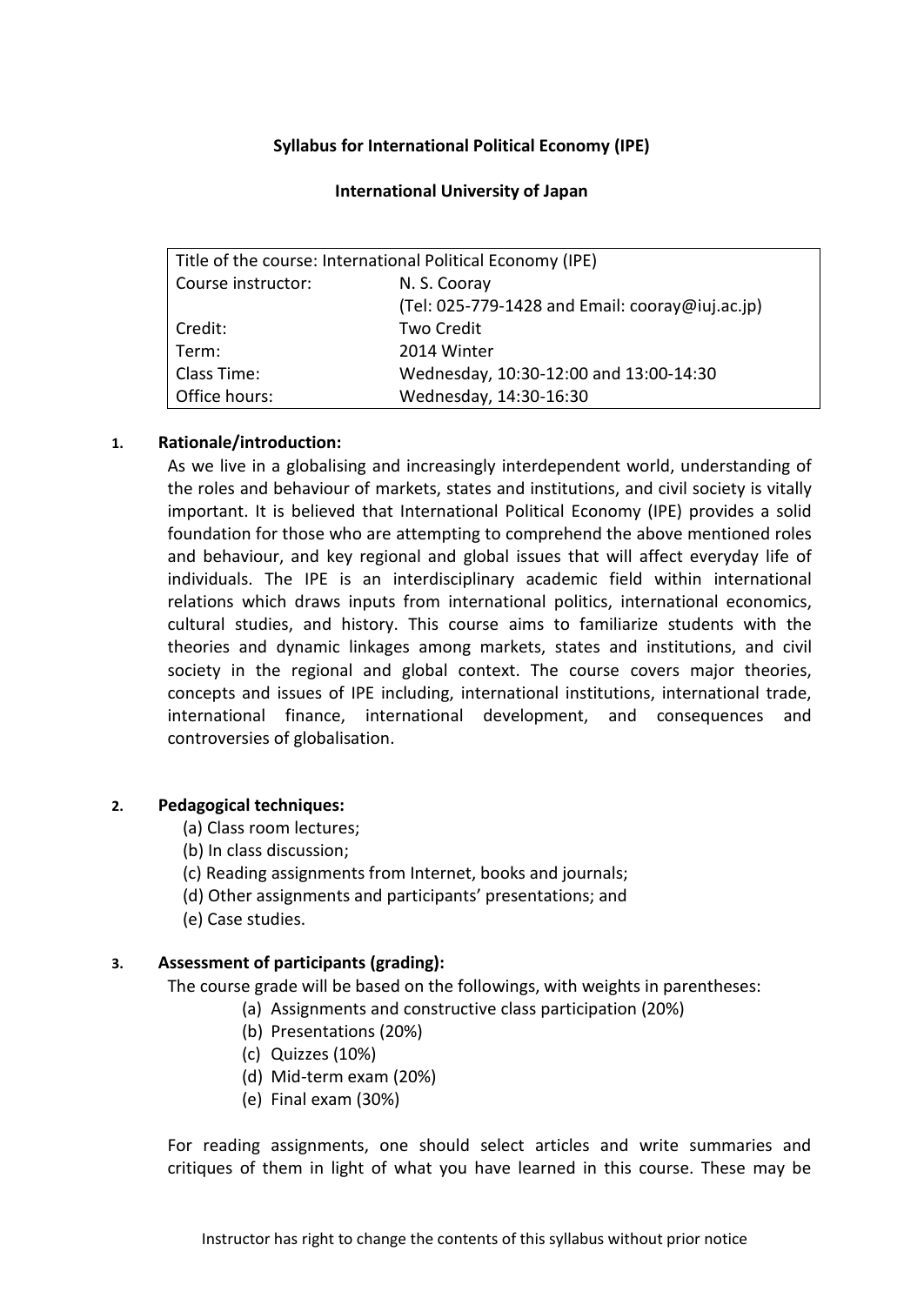presented in the class. Your write-up for one assignment should not exceed 200 words.

## **4. Hours of consultation:**

**Office hours:** Wednesday from 14:30 to 16:30. All learning partners are encouraged to share their opinion, suggestion and difficulties in a relaxed atmosphere with course instructor. Arrangements can also be made to consult on an individual or group basis as needs arise.

## **5. Required textbook and other course materials:**

It is quite difficult to cover the whole spectrum of International Political Economy by a single volume. But if pressed to select one book, the following could be recommended, meaning students should buy the text.

Balaam, D., & Dillman, Bradford (2011). *Introduction to International Political Economy* (5 ed.). New Jersey: Pearson Education.

## **6. Detailed course contents and required readings:**

## **1. First week: Introduction to International Political Economy**

What is International Political Economy? In the introductory session we attempt to answer this question, stressing the fundamental nature of IPE and its multidimensional character. We briefly explore the history of IPE through a discussion of the three main IPE viewpoints or perspectives-namely, economic liberalism, mercantilism, and structuralism. This discussion provides students with a basic vocabulary and some theoretical tools that are useful in understanding any IPE issue. This will also help students see more clearly the roots of IPE in the past and its relevance to the contemporary world.

## **Required readings:**

Balaam, D., & Dillman, B. (2011). *Introduction to International Political Economy* (5 ed.). New Jersey: Pearson Education. pp. 1-20.

Cohen, B. J. (2007). The transatlantic divide: Why are American and British IPE so different? *Review of International Political Economy , 14* (2), 197-219.

## **Recommended readings:**

- Cohn, T. H. (2010). *Global Political Economy: Theory and Practice* (5 ed.). Pearson Education. pp. 2-16.
- Gilpin, R. (2001). *Global Political Economy.* Princeton and Oxford: Princton University Press. Pp.25-45.
- Gilpin, R. (2000). *The Challenge of Global Capitalism: The World Economy in the 21st Century.* Princeton and Oxford: Princeton University Press. Pp. 3-14.
- Oatley, T. (2010). *International Political Economy* (3 ed.). New York: Pearson Education. pp. 1-21.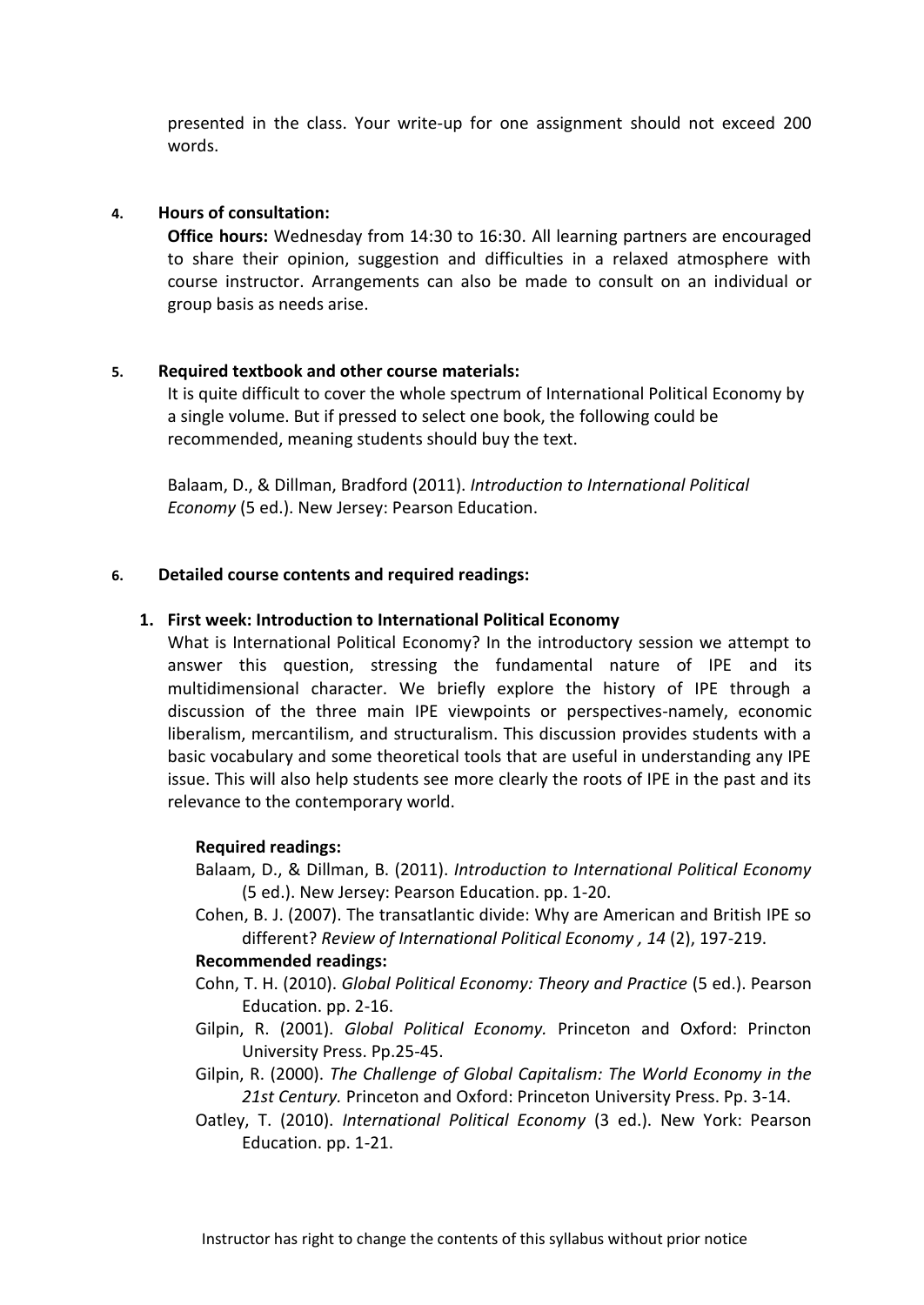Ravenhill, J. (2005). The study of global economy. In J. Ravenhill, *Global Political Economy.* New York: Oxford University Press. pp. 3-27. Strange, S. (1988). *States and Markets.* London: Pinter Publishers. pp. 1-42.

# **2. Second week: "Laissez-Faire, Laissez-Passer": The Liberal International Political Economy Perspective**

This lecture outlines the liberal perspective on International Political Economy (IPE), linking today's rise of the economic liberal view to its historical roots. We trace the broader idea of liberalism from eighteenth century France, through nineteenth century England, to today's world of the twenty-first century. Along the way we listen to the words of some of the most famous political economists, Adam Smith, David Ricardo, John Maynard Keynes, Friedrich Hayek, and Milton Friedman.

## **Required readings:**

Balaam, D., & Dillman, B. (2011). *Introduction to International Political Economy* (5 ed.). New Jersey: Pearson Education. pp. 28-55.

Cohn, T. H. (2010). *Global Political Economy: Theory and Practice* (5 ed.). Pearson Education. pp. 77-102.

## **Recommended readings:**

Pease, K.-K. S. (2010). *International Organisations.* Boston: Pearson. pp. 41-72.

- Streeten, P. (1993). Markets and states: Against minimalism. *World Development , 21* (8), 1281-1298.
- Taylor, L. (1997). The revival of the liberal creed-the IMF and the World Bank in a globalized economy. *World Development , 25* (2), 145-152

## **Presentations by participants**

## **3. Third Week: Wealth and Power: Mercantilism and Economic Nationalism**

Mercantilism is the oldest and from an historical standpoint perhaps the most important IPE theoretical perspective. The central focus of mercantilism is the problem of security and the role of the state and the market in providing and maintaining a nation's security in all forms. In this lecture, we explore many of the political–philosophical ideas associated with classical mercantilism, realism, and neomercantilism. We follow a chronology that covers how and why mercantilist ideas evolved from the sixteenth century to this day. We then discuss a number of neomercantilist policies related to the debate about how much the state should or should not interfere in markets in the face of globalization and the recent financial crisis.

## **Required readings:**

- Balaam, D., & Dillman, B. (2011). Wealth and Power: The Mercantalist Perspective. In *Introduction to International Political Economy* (5 ed., pp. 56-80). New Jersey: Pearson Education.
- Cohn, T. H. (2010). The Realist Perspective. In *Global Political Economy: Theory and Practice* (5 ed., pp. 55-76). Pearson Education.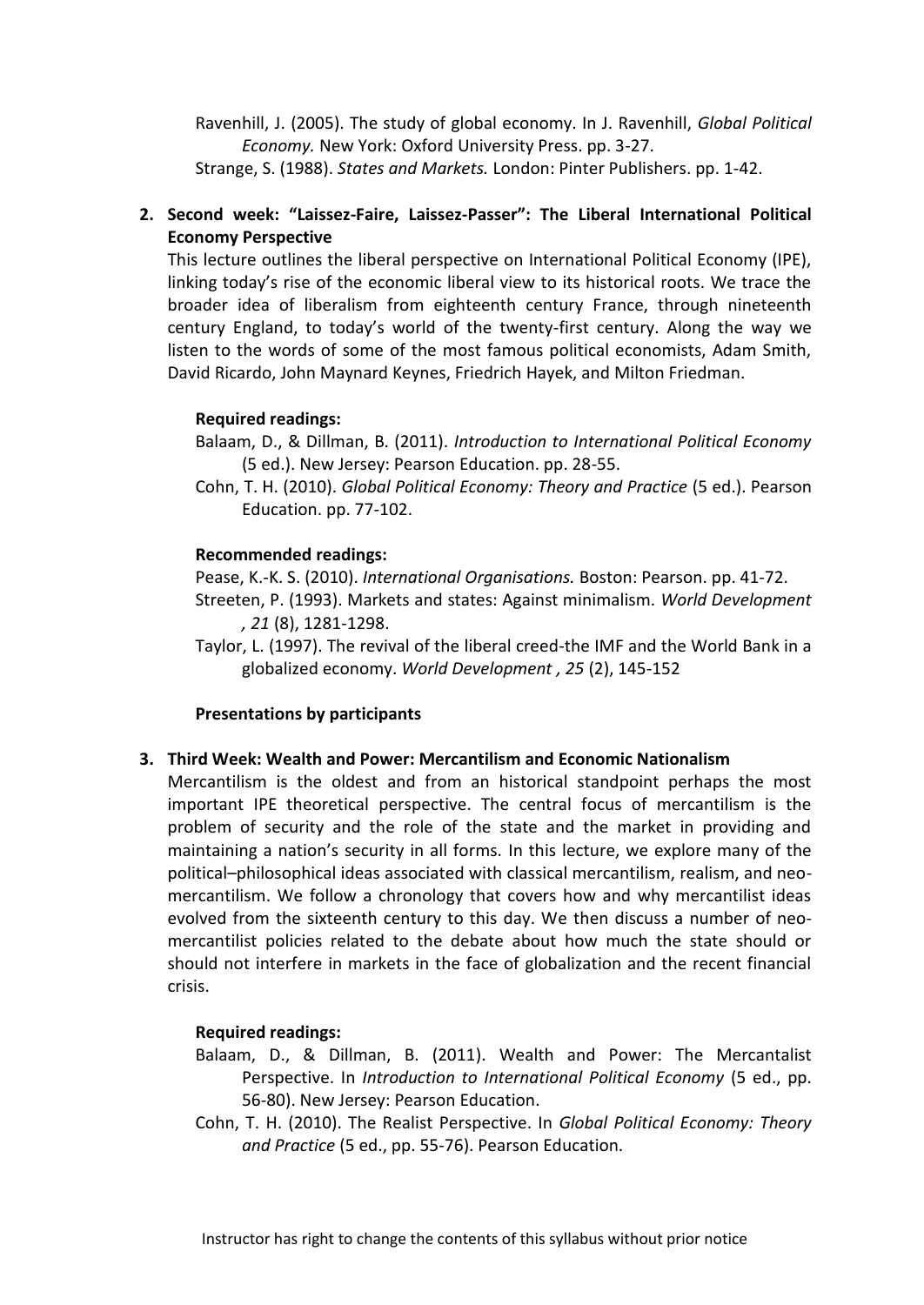### **Recommended readings:**

Fallows, James (1994). *Looking at the Sun*. New York: Pantheon.

- Fallows, James. (1990). *More Like Us: Putting America's Native Strengths and Traditional Values to Work to Overcome the Asian Challenge*. Boston: Houghton Mifflin.
- Hamilton, Alexander (1991). "Report on Manufactures," in George T. Crane and Abla Amawi, *The Theoretical Evolution of International Political Economy: A Reader*. New York: Oxford University Press, pp. 37–47.
- Heckscher, Eli F. (1955). *Mercantilism*. Rev. ed., 2 vols. New York: Macmillan.
- Kuttner, Robert (1991). *The End of Laissez-Faire*. New York: Knopf, 1991.
- List, Friedrich (1966). *The National System of Political Economy*. New York: Augustus M. Kelley.
- Reich, Robert B. (1991). *The Work of Nations*. New York: Knopf, 1991.
- Streeten, P. (1993). Markets and states: Against minimalism. *World Development*, *21* (8), 1281-1298.
- Taylor, L. (1997). The revival of the liberal creed-the IMF and the World Bank in a globalized economy. *World Development*, *25* (2), 145-152.
- Thurow, Lester (1991) *Head to Head: The Coming Economic Battle Among Japan, Europe, and America*. New York: William Morrow.
- Viner, Jacob (1948) "Power versus Plenty as Objectives of Foreign Policy in the Seventeenth and Eighteenth Centuries," *World Politics* 1 (Oct. 1948), pp. 1–29.

#### **Presentations by participants**

## **4. Fourth week: Marx, Lenin, and the Structuralist Perspective**

We discuss structuralism which includes the ideas of Marx and Lenin in addition to contemporary thinkers in this analytical framework. Structuralism has its roots in the ideas of Karl Marx but today encompasses a much broader group of scholars and activists. While most structuralists do not share the commitment to a socialist system as envisioned by some Marxists, they do believe that the current global capitalist system is unfair and exploitative and can be changed into something that distributes rewards in a more just manner.

Karl Marx remains one of the most imposing figures in the history of political economy. With the collapse of communism in Russia and Eastern Europe, it is tempting to conclude that "Marx is dead" and to move on to other, easier pursuits. However, ideas that originated with Marx remain very much alive today. Theories that incorporate notions of class struggle, exploitation, imperialism, and technical change, to name just a few, remain important tools of IPE analysis. We also present two alternative perspectives of mainstream IPE theory-constructivism and feminism.

#### **Required readings:**

Balaam, D., & Dillman, B. (2011). Economic Determinism and Exploitation: The Structuralist Perspective. In *Introduction to International Political Economy* (5 ed.). New Jersey: Pearson Education. pp. 81-105.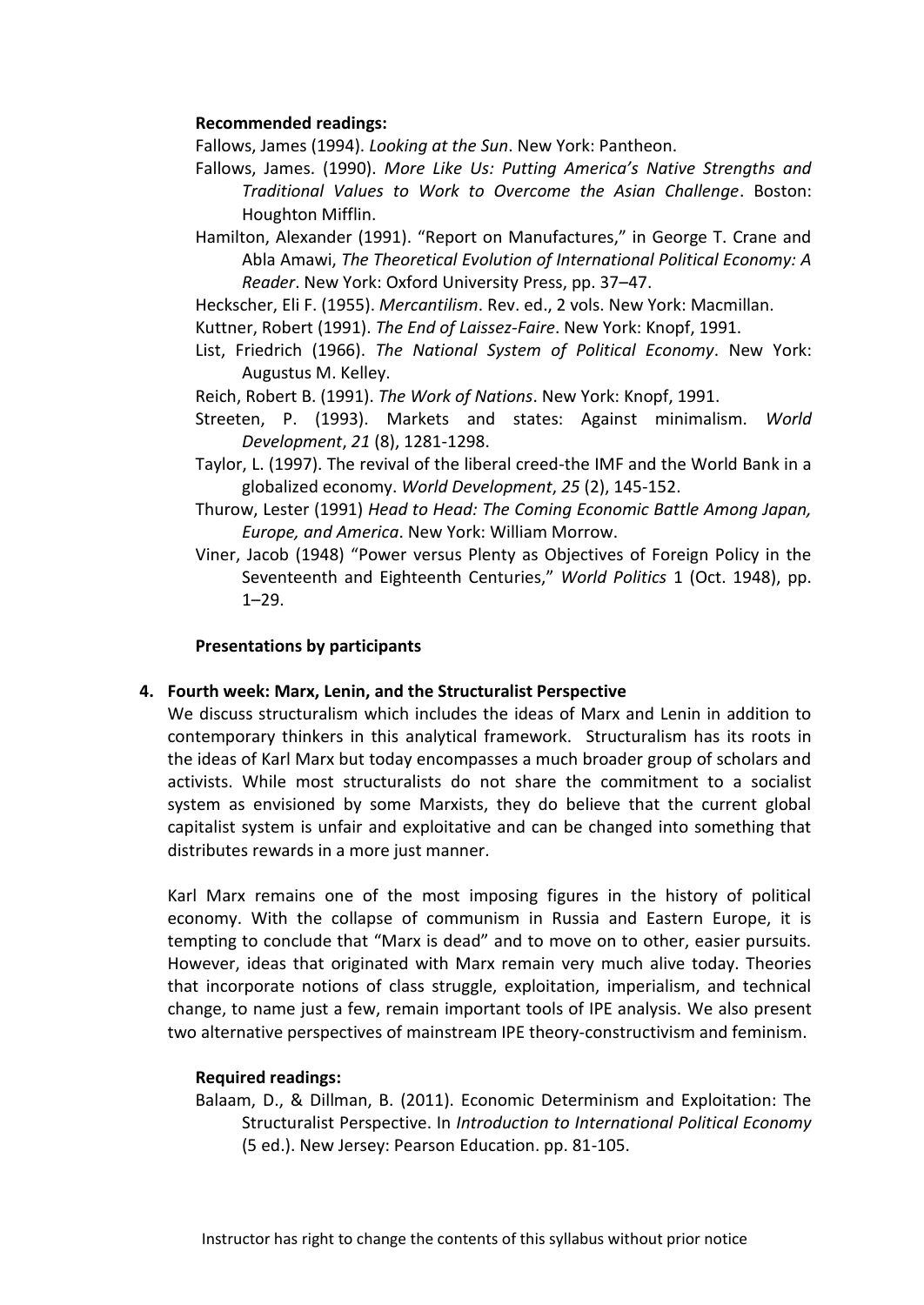#### **Recommended readings:**

Griffin, K., & Gurle, J. (1985). Radical Analyses of Imperialism, the Third World, and the Transition to Socialism: A Survey Article. *Journal of Economic Literature , 23* (3), 1089-1143.

#### **Presentations by participants**

### **5. Fifth week: Political Economy of Production and International Trade Policy**

International production and trade is one of the international political economy's oldest and most controversial subjects. To review, the production and trade structure is the set of relationships between states and other actors such as international businesses that determine what is produced, where, by whom, how, for whom, and at what price.

Together with the international financial, technological, and security structures, trade links nation-states and other actors, furthering their interdependence, which benefits but also generates tension between states and different groups within them. Controversies about international trade stem from the compulsion of nationstates and business enterprises to capture the economic benefits of trade, while limiting its negative political, economic, and social effects on producer groups and society in general.

An attempt is made in this lecture to survey a variety of developments and changes that have occurred in the post-World War II production and trade system in which officials in the Northern industrialized developed nations have sought ways to liberalize the international trade system-that is, to reduce the level of protectionist barriers.

#### **Required readings:**

- Balaam, D., & Dillman, B. (2011). The Production and Trade Structure. In *Introduction to International Political Economy* (5 ed., pp. 130-155). New Jersey: Pearson Education.
- Krugman, P. R., & Obstfeld, M. (2009). The Political Economy of Trade Policy. In *International Economics: Theory and Policy* (8 ed., pp. 212-249). Pearson International.
- Krugman, P. R., & Obstfeld, M. (2009). Trade Policy in Developing Countries. In *International Economics: Theory and Policy* (8 ed., pp. 250-265). Pearson International.
- Krugman, P. R., & Obstfeld, M. (2009). Controversies in Trade Policy. In *International Economics: Theory and Policy* (8 ed., pp. 266-286). Pearson International.

#### **Recommended readings:**

Gilpin, R. (2001). *Global Political Economy.* Princeton and Oxford: Princton University Press.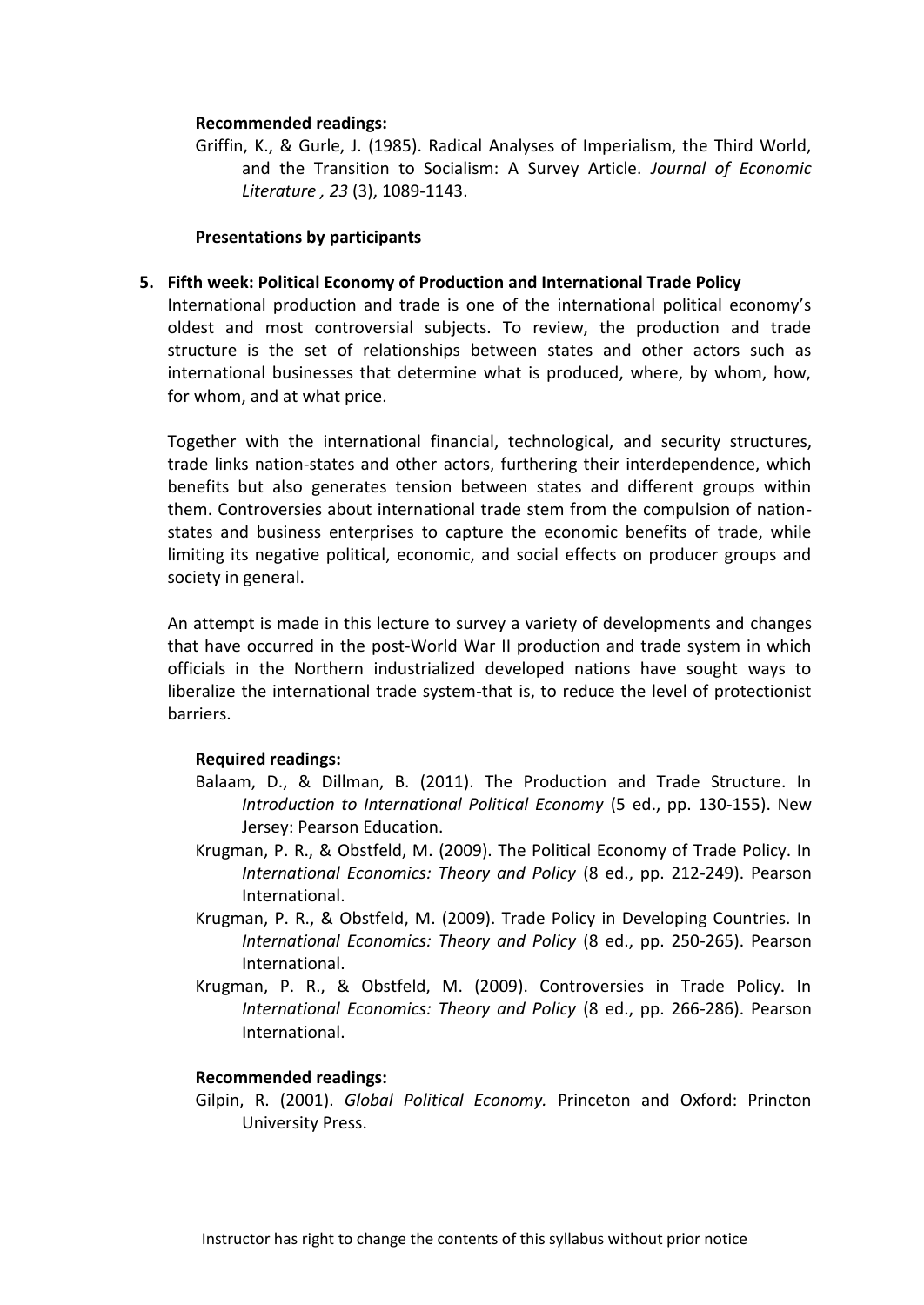- Oatley, T. (2010). The Political Economy of International Trade Cooperation. In *International Political Economy* (3 ed., pp. 46-70). New York: Pearson Education.
- Winham, G. R. (2005). The evolution of the global trade regime. In J. Ravenhill, *Global Political Economy* (pp. 88-115). New York: Oxford University Press.

#### **Mid-term examination**

## **6. Sixth week: Managing the Global Economy Since World War II: The International Monetary and Finance Structure**

The international money and finance structure connects global uses of money and credit and therefore conditions developments in the other three IPE structures i.e. (a) production and trade, (b) security, and (c) knowledge and technology. This structure reflects a complex web of political and economic agreements, understandings, institutions, and relationships that help determine the values of different national currencies in terms of other currencies, and that establishes a set of rules as to how much, how often, and under what terms money moves into and out of national economies. With our discussion students should be able to grasp the essential features of the international finance and exchange rate systems.

#### **Required readings:**

- Balaam, D., & Dillman, B. (2011). The International Monetary and Finance Structure. In *Introduction to International Political Economy* (5 ed.). New Jersey: Pearson Education. pp. 156-82.
- Krugman, P. R., & Obstfeld, M. (2009). The International Monetary System, 1870- 1973. In *International Economics: Theory and Policy* (8 ed., pp. 502-531). Pearson International.
- Obstfeld, M., & Taylor, A. M. (2004). Globalization in Capital Markets: A Long-Run Narative. In *Global Capital Markets: Integration, Crisis, and Growth* (pp. 126-171). Cambridge: Cambridge University Press.

#### **Recommended readings:**

- Cohn, T. H. (2010). *Global Political Economy: Theory and Practice* (5 ed.). Pearson Education. pp. 17-50.
- Gilpin, R. (2001). *Global Political Economy.* Princeton and Oxford: Princeton University Press. pp. 97-102, 234-260, and 377-402.
- Oatley, T. (2010). *International Political Economy* (3 ed.). New York: Pearson Education. pp. 215-259.
- Pease, K.-K. S. (2010). *International Organisations.* Boston: Pearson. pp. 151-175.
- Ravenhill, J. (2005). The study of global economy. In J. Ravenhill, *Global Political Economy.* New York: Oxford University Press. pp. 151-175.
- Ritzer, G. (2010). *Globalization: A Basic Text.* Singapore: Wiley-Blackwell. pp. 171- 206.

## **7. Seventh week: Current Global Financial Imbalances: Causes, Consequences, and Solutions**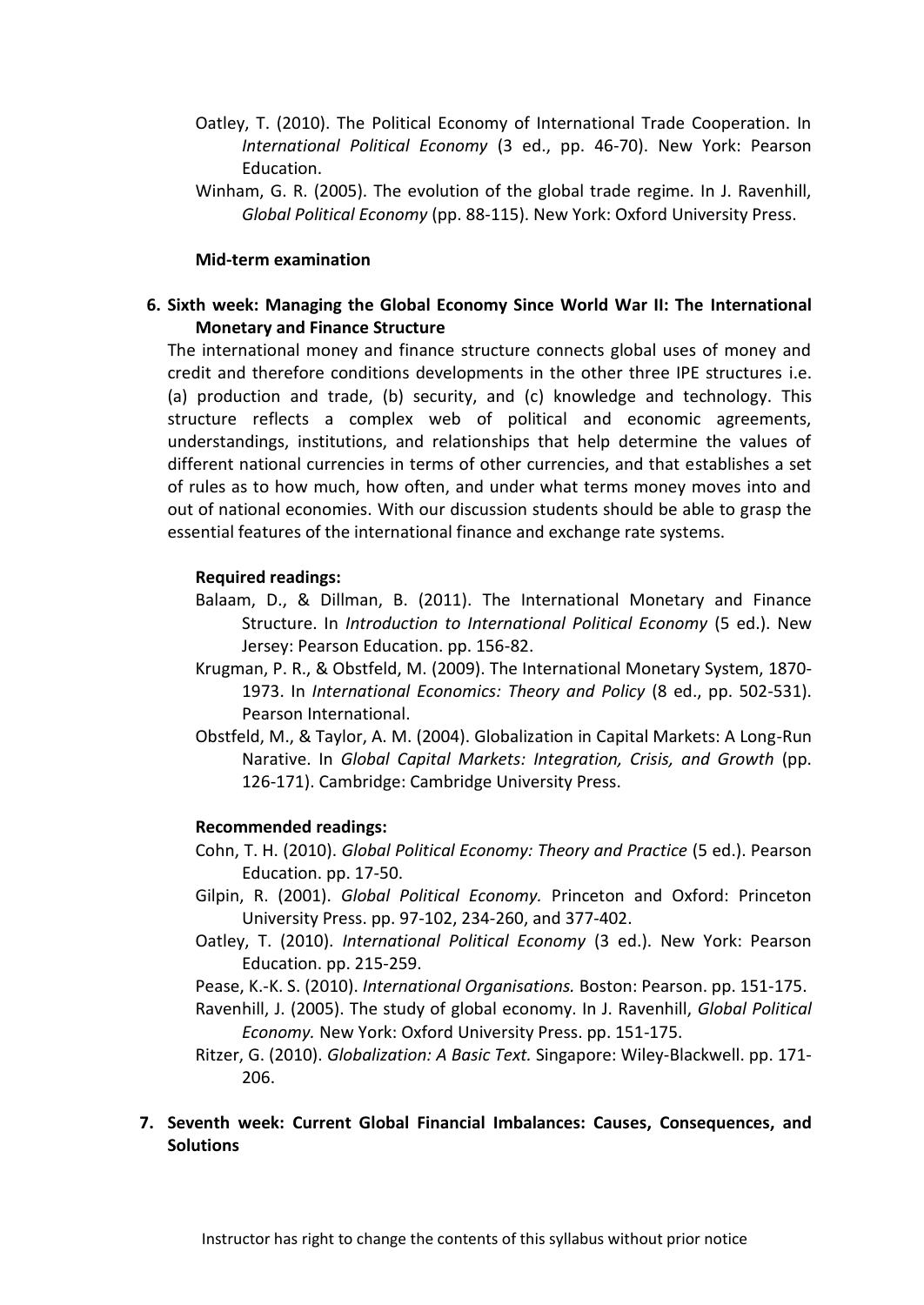The massive deficit in the U.S. trade and current accounts is one of the most striking features of the current global financial structure and, to some observers, one of the most worrying. The current account in 2006, both in absolute size and relative to GDP, reached \$811 billion, and 6.1 percent of GDP, respectively. If sum up the current account deficits of all nations that are running deficits in the world economy, the U.S. deficit accounts for about 70 percent of the total. While some observers claim that the U.S. economy can continue to have trade deficits of this magnitude for years-some would say for decades-into the future. The growth of China's current account surplus has been a key counterpart to the widening US deficit. In this lecture, we discuss the causes, consequences and solution for global financial imbalances.

## **Required readings:**

- Cooper, R. N. (2008). Global Imbalances, Globalization, Demography, and Sustainability. *Journal of Economic Perspectives , 22* (3), 93-112.
- Corden, W. M. (2007). Those Current Account Imbalances: A Skeptical View. *The World Economy , 30* (3), 363–82.
- Feldstein, M. (2008). Resolving the Global Imbalance The Dollar and the U. S. Saving Rate. *Journal of Economic Perspectives , 22* (3), 113–125

## **Recommended readings:**

- Cline, W. R. (2009). *Long-Term Fiscal Imbalances, US External Liabilities, and Future Living Standards.* Peterson Institute for Internatinal Economics. pp. 1-24.
- Cooper, R. N. (2009). The Fure of the Dollar. *Peterson Institute for International Economics, Policy Breif PB 09-21* , pp. 1-6.
- Corden, M. W. (2009). China's Exchange Rate Policy, Its Current Account Surplus, and the Global Imbalances. *The Economic Journal , 119* (541), 1-17.

## **Presentations by participants**

## **8. Eighth week: The IPE of International Debt and Financial Crises**

Global financial markets and monetary issues now transcend national borders; they are the form and substance of the global financial structure. The cases of rules about capital mobility and currency exchange rates associated with the globalization and deregulation of finance has since the 1980s predominantly reflected the interests of the industrialized developed states and some of the international organizations (IOs) they sponsor such as the International Monetary Fund (IMF) and World Trade Organization (WTO), Transnational Corporations (TNCs), investment banks, and other institutions and agencies. The global financial crises demonstrate the vulnerability of all nations to some combination of a debt-finance predicament. Recently many developed countries have experienced type of financial crisis caused in part by investment bubbles and currency speculation. Debt is another important aspect of the international finance and monetary structure and that is the focus of this lecture.

## **Required readings:**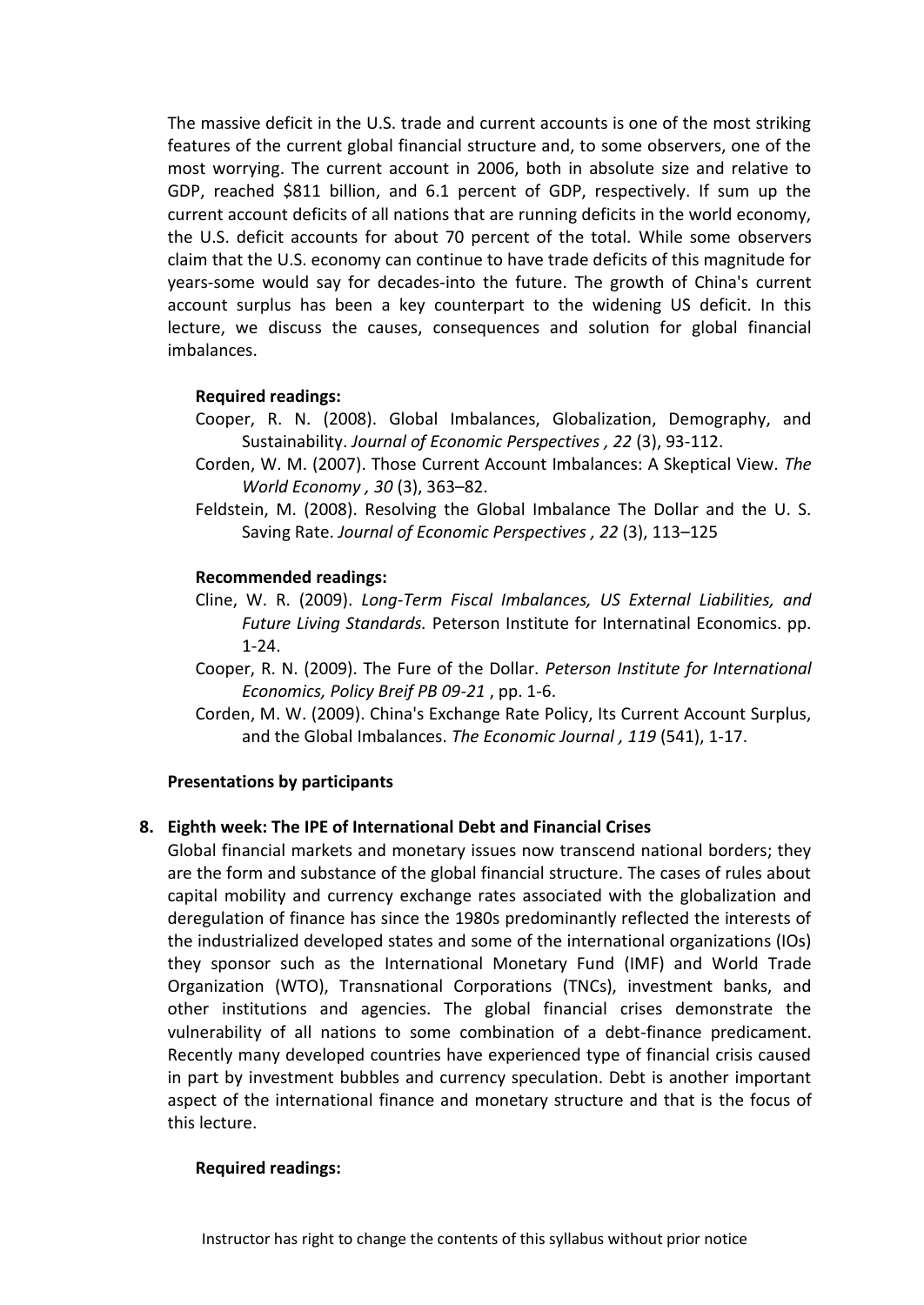- Balaam, D., & Dillman, B. (2011). International Debt and Financial Crises. In *Introduction to International Political Economy* (5 ed., pp. 183-209). New Jersey: Pearson Education.
- Buiter, W., & Srinivasan, T. (1987). Rewarding the Profligate and Punishing the Prudent and Poor: Some Recent Proposals for Debt Relief. *World Development Journal , 15* (3), 411-417.
- JubileeDebtCampaign. (2009). *A New Debt Crisis Assessing the Impact of the Financial Crisis on Developing Countries.* London.
- kahler, M. (1985). Politics and International Debt: Explainning the Crisis. *International Organization , 39* (3), 1-26.
- Obstfeld, M., & Taylor, A. M. (2004). Globalization in Capital Markets: A Long-Run Narative. In *Global Capital Markets: Integration, Crisis, and Growth* (pp. 126-171). Cambridge: Cambridge University Press.

#### **Recommended readings:**

- Bogdanowicz-Bindert, C. A. (1986). The Debt Crisis: The Baker Plan Revisited. *Journal of Interamerican Studies and World Affairs , 28* (3), 33-45.
- Cohn, T. H. (2010). International Development. In *Global Political Economy: Theory and Practice* (5 ed., pp. 296-340). Pearson Education.
- Cooper, G. (2008). *The Origin of Financial Crises.* New York: Vintage Books.
- Dunaway, S. (March 2009). *Global Imbalances and the Financial Crisis.* New York: Council on Foreign Relations Center for Geoeconomic Studies.
- Financial Crisis Inquiry Commission. (2011). *The Financial Crisis Inquiry Report.* New York: Public Affairs.
- Kindleberger, C. P. (2000). *Manias, Ranics, and Crashes* (4 ed.). NewYork: John Wiley and Sons, Inc.
- Rajan, R. G. (2010). *Fault Lines: How Hidden fractures Still Threaten the World Economy.* Princeton and oxford: Princeton University Press.
- Ravenhill, J. (2005). The study of global economy. In J. Ravenhill, *Global Political Economy.* New York: Oxford University Press.
- Reinhart, C. M., & Rogof, K. S. (2010). From Financial Crash to Debt Crisis. *NBER Working Paper Series, Working Paper 15795* , 1-48.
- Shiller, R. J. (2008). *The Subprime Solution.* Princeton and Oxford: Princeton University Press.

#### **Presentations by participants**

#### **9. Ninth week: International Development and ODA**

A pervasive problem of the international political economy is the tension that exists between the industrialized countries of the North and the less developed countries (LDCs) of the South. A major source of that tension is a series of issues related to what is commonly referred to as the "development dilemma." For much of the twentieth century the overwhelming majority of the world's population who live in developing nations have not experienced the kind of economic prosperity and affluence the vast majority of people in developed countries have. An obvious question is: given the great amount of wealth produced in the world each year, why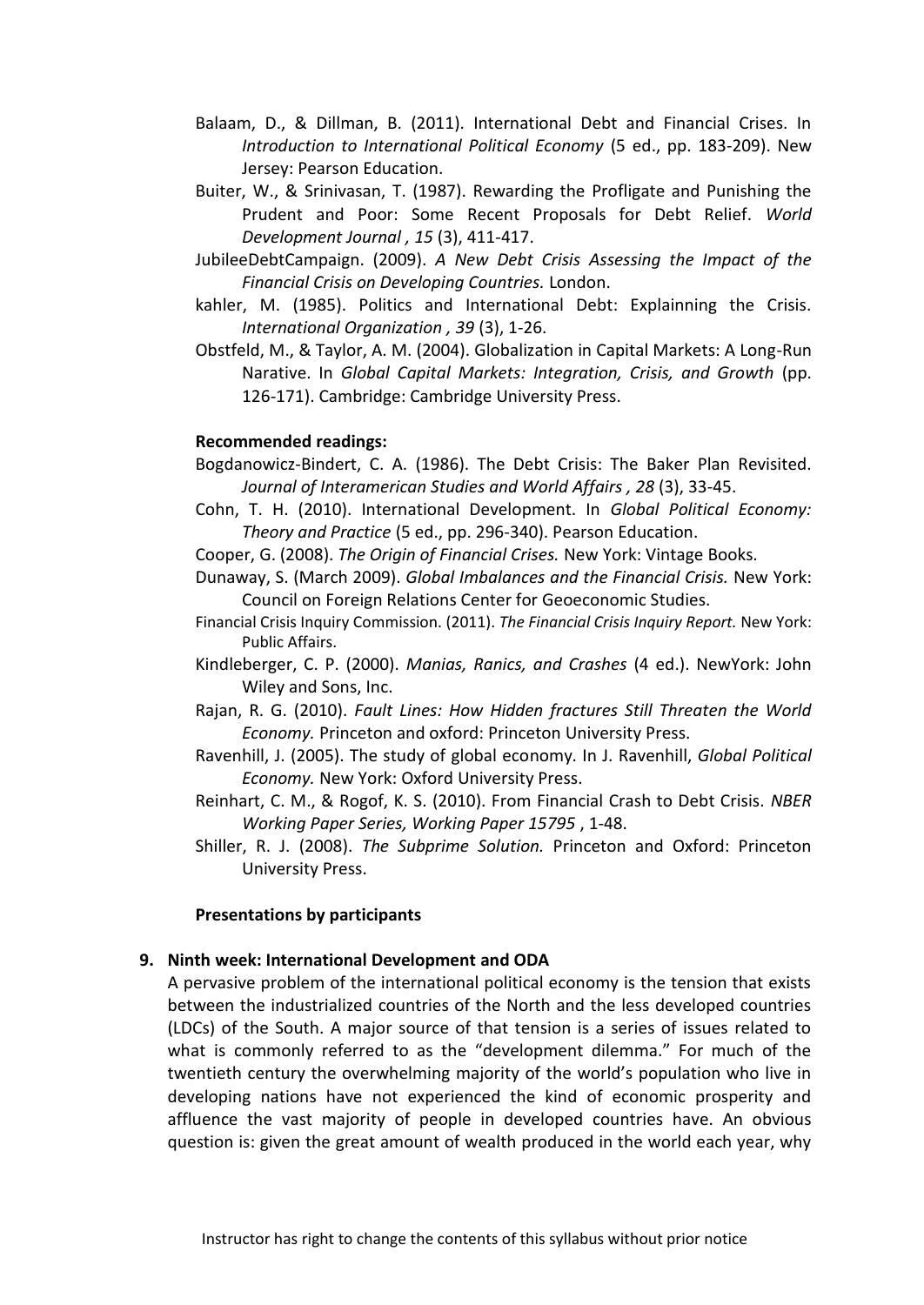have so many less developed countries remained impoverished, "underdeveloped," or "undeveloped"?

The issue of development has confronted most of the LDCs since the middle of the twentieth century, when many of them formally became independent nations. There are many theories about the causes of underdevelopment and how to remedy it. In this lecture, we examine some of those theories and explore other aspects of the development dilemma. It provides a brief overview of the broad economic, political, and social disparities that distinguish the developed nations from the newly developing and the less developed nations. Discussion turns to the origin of these gaps-the historical context and situations that resulted in the depressed circumstances that many LDCs find themselves in.

### **Required readings:**

- Balaam, D., & Dillman, B. (2011). The Development Conundrum: Choices Amidst Constraints. In *Introduction to International Political Economy* (5 ed., pp. 265-294). New Jersey: Pearson Education.
- Cohn, T. H. (2010). International Development. In *Global Political Economy: Theory and Practice* (5 ed., pp. 296-340). Pearson Education.

#### **Recommended readings:**

- Chang, H.-J. (2002). *Kicking Away the Ladder: Development Strategy in Historical Persfective.* London: Anthem Press.
- Cohn, T. H. (2010). International Development. In *Global Political Economy: Theory and Practice* (5 ed., pp. 296-340). Pearson Education.
- Collier, P. (2007). *The Bottom Billion.* New York: Oxford University Press.
- Easterly, W. (2006). Homegrown Development. In *The White Man's Burden* (pp. 341-366). New York: The Penguin Press.
- Gilpin, R. (2001). *Global Political Economy.* Princeton and Oxford: Princton University Press.
- Rodrik, D. (1996). Coordination failures and government policy: A model with applications to East Asia and Eastern Europe. *Journal of International Economics , 40*, 1-22.
- Rodrik, D. (2006). Goodbye Washington Consensus, Hello Washington Confusion? A Review of the World Bank's "Economic Growth in the 1990s: Learning from a Decade of Reform. *Journal of Economic Literature , 44* (4), 973-987.
- Sachs, J. D. (2005). Our Generation's Challenge. In *The End of Poverty: Economic Possibilities for Our Time* (pp. 347-368). New York: The Penguin Press.
- Stiglitz, J. (2006). The Promise of Development. In *Making Globalilsation Work* (pp. 25-60). London: Penguin Books.
- Todaro, M. P., & Smith, S. C. (2011). Comparative Economic Development. In *Economic Development* (pp. 37-108). Harlow: Addison Wesley.
- Todaro, M. P., & Smith, S. C. (2011). Contemporary Models of Development and Underdevelopment. In *Economic Development* (pp. 155-200). Harlow: Addison Wesley.